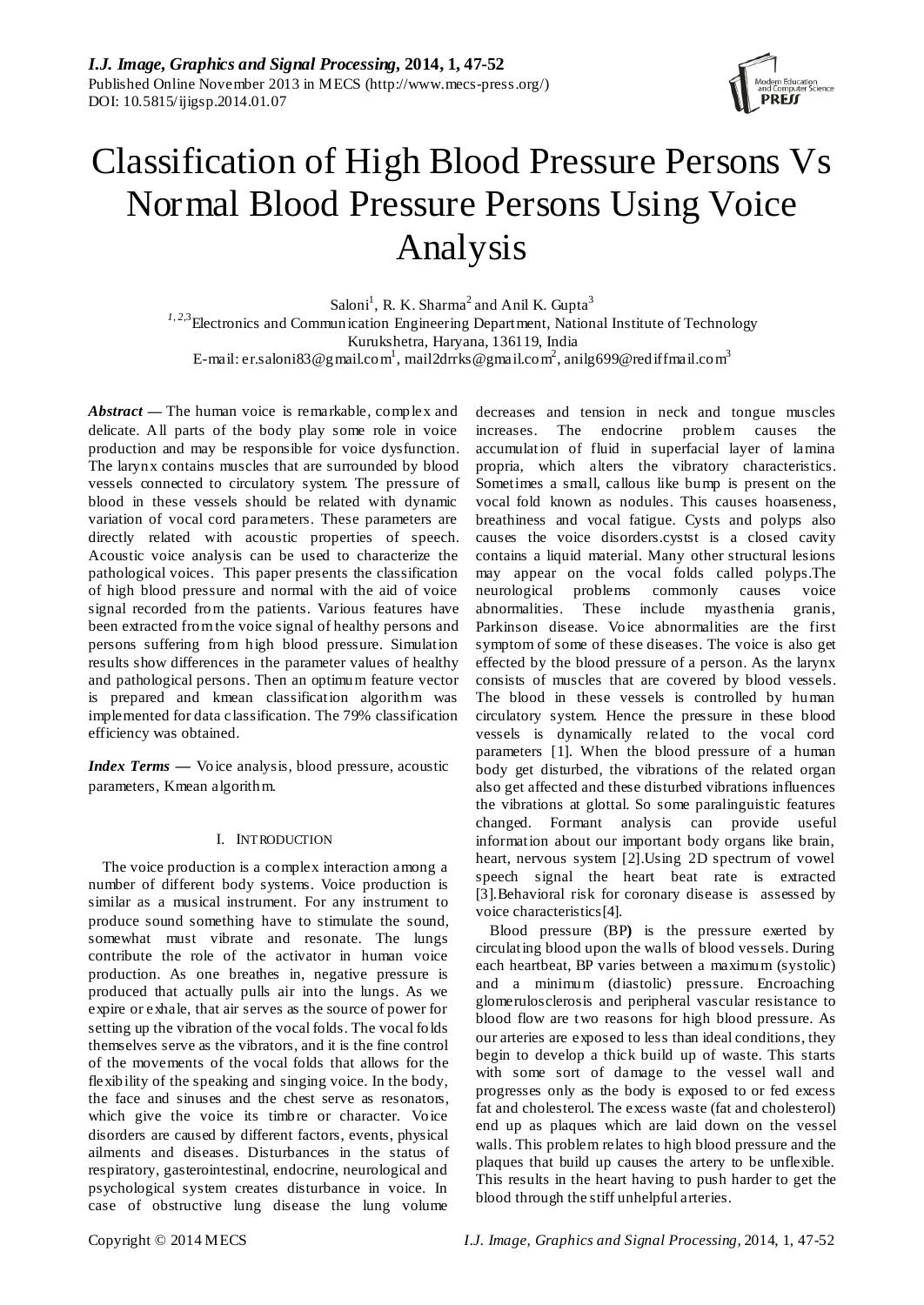Voice analysis is a good tool for the classification of normal and pathological persons and for speaker identification/verification. Because voice has very unique characteristics which can be used for these purposes. These characteristics can be extracted from a wide range of feature extraction techniques. Jitter, shimmer, Noise to harmonic ratio (N/H), Autocorrelation (A/C), Linear predictive coefficients (LPC), Mel frequency cepstrum coefficients (MFCC) etc are the various features which can be used in the above mentioned application. After feature extraction, classification technique is applied which clearly classifies the category. For classification also a large number of techniques are available and fully developed. Dynamic time wrapping (DTW), Hidden markov model (HMM), artificial neural network (ANN), Kmeans classification etc is the names of some popular methods.

Vocal folds disorder is detected using six characteristics parameters i.e. Jitter, shimmer, N/H, Soft Phonation Index(SPI),Amplitude Perturbation Quotient(APQ),Relative Average Perturbation(RAP) and the Hidden Markov Model(HMM),Gaussian Mixture Model(GMM) and Support vector Machine(SVM) were used to distinguish the mixed data into the categories of normal and pathological voice[14].Maximum Likelihood Linear Regression (MLLR) transformation of GMM model represents the distribution of pathological patients and normal people in the high dimensional space[15].A measure called pitch period entropy, which is robust to many uncontrollable confounding effects discriminate the healthy people from people with Parkinson disease[16].The healthy voice signals are indeed less intricate and with a more regular periodicity as compare to pathological voice[17].Among the four independent classification models that is DMNeural, neural network, regression and decision tree for the classification of Parkinson data set , the neural network classifier yielded the best score[18].The reconstructed signal of first, second and third of DWT-db which corresponds to highest frequency component of the signal clearly distinguish normal voice and voices from patients with Reinke's edema and nodule in vocal folds[19].

In this paper voice database of healthy and pathological persons and various standard characteristics that are used for classification are explained in section II. Section III includes the explanation of Kmeans algorithm. The characteristics are extracted from the voice database and their vectors are prepared and classified into normal and high blood pressure persons using Kmeans algorithm. Section IV describes the results and followed by a concluding section V.

## II. MATERIALS AND METHODS

In this research, the recorded voice database is used. The voice database includes 72 voice recording from 24 male subjects. Each subject has 3 voice signal recordings.11 subjects suffer from high blood pressure and rest are healthy people. Subjects are about 45-65 years old. Speech record database consists of phonation

of the vowel /I/. The voice signal has been recorded with a sampling frequency of 44.1 KHz and a resolution of 16 bits. Recording is done with Sony recorder ICD-UX512F/UX513F with a frequency response of 50- 20,000 Hz and have a noise cut feature. Recording is done in a silent room. Acoustic assessment was performed by analysis of vowels phonated in isolation and in a constant linguistic test starting with the word ("NIT"). The parameters considered for analysis: Standard deviation in pitch (Hz), Jitter (frequency perturbation – local, %), Shimmer (amplitude perturbation –local, %), Autocorrelation (AC), Noise to harmonic ratio (NHR-dB), Harmonic to noise ratio (HNR – dB) [8, 9, 10]*.*The block diagram of purposed method is Figure 1.



Figure 1. The proposed model

First of all the voice database of normal and high blood pressure persons is prepared. Then this database is analyzed and various features are extracted. The feature vector is prepared in which some relevant feature are included which represent the particular phonation of vowel of a particular person. Kmeans classifier is used for the classification. Feature that are extracted are explained below.

## *A. Jitter*

This is also known as pitch perturbation and refers to the minute involuntary variations in the frequency of adjacent vibratory cycles of the vocal folds as shown in Figure 2. In essence, it is a measure of frequency variability in comparison to the client's fundamental frequency. Pathological voices often exhibit a higher percentage of jitter.

# *B. Shimmer*

Whereas jitter is a measure of the percentage irregularity in the pitch of the vocal note (pitch perturbation), shimmer is a measure of the percentage irregularity in the amplitude of the vocal note. It is often referred to as amplitude perturbation. Shimmer, therefore, measures the variability in the intensity of adjacent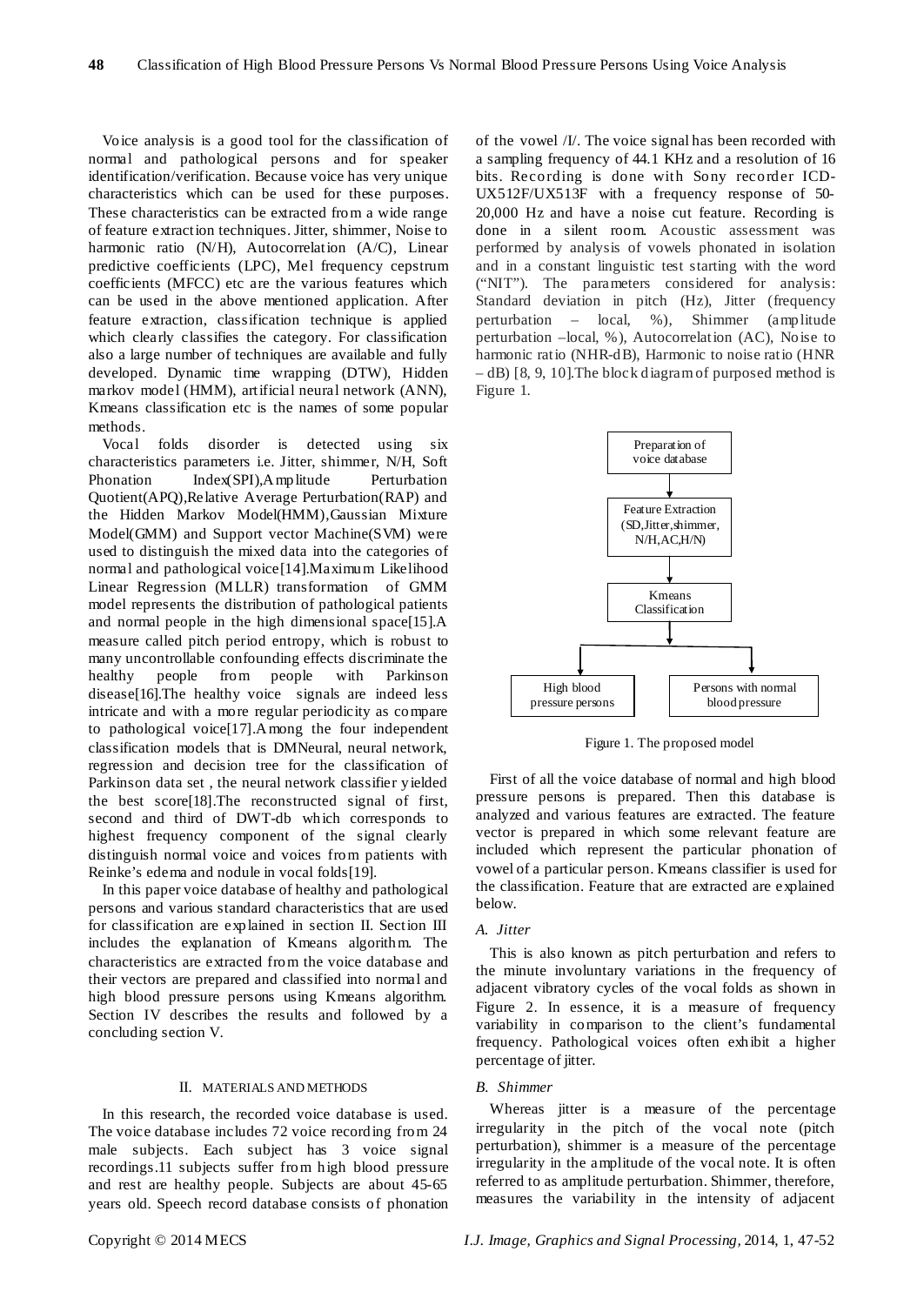pathological voices will typically exhibit a higher percentage of jitter.

#### *C. Harmonic to noise ratio*

The vocal note produced by the vibrations of the vocal folds is complex and made up of periodic (regular and repetitive) and aperiodic (irregular and non-repetitive) sound waves. The aperiodic waves are random noise introduced into the vocal signal owing to irregular or asymmetric adduction (closing) of the vocal folds. Noise impairs the clarity of the vocal note and too much noise is perceived as hoarseness.

Laryngeal pathology may lead to poor adduction of the vocal folds and, therefore, increase the amount of random noise in the vocal note. The greater the proportion of noise, the greater the perceived hoarseness, and the lower the HNR figure will be, i.e. a low HNR indicates a high level of hoarseness, and a high HNR indicates a low level of hoarseness. Figure 2 represents jitter, shimmer and HNR diagrammatically.

#### *D. Mean pitch*

This is the Speaking Fundamental Frequency  $(SF_0)$ , i.e. the average speaking pitch. For adult males this is around 128 Hz (cycles per second), for adult females it is about 225 Hz, and for children under the age of 10 years it can average 260 Hz.



Figure 2. Jitter and Shimmer

# *E. Standard deviation*

This is a statistical measure of how much the pitch varies from the mean pitch [5, 6, 7].

## III. CLASSIFICATION USING KMEANS ALGORITHM

The K-means algorithm is proposed by MacQueen in 1967. It is a well known iterative procedure for solving the clustering problems. It is also known as the C-means algorithm or basic ISODATA clustering algorithm. It is an unsupervised learning procedure which classifies the objects automatically based on the criteria that minimum distance to the centroid. In the K-means algorithm, the initial centroids are selected randomly from the training vectors and the training vectors are added to the training procedure one at a time. The training procedure terminates when the last vector is incorporated. The algorithm flowchart is shown in Figure 3. The K-means algorithm is used to group data and the groups can change with time. The algorithm can be applied to VQ codebook design. The K-means algorithm can be described as follows:



Figure 3. K -means clustering algorithm flow chart

*Step 1*: Randomly select N training data vectors as the initial code vectors  $C_i$ ,  $i = 1,2,..., N$  from *T* training data vectors.

For each training data vector  $X_{i,j}$   $j = 1, 2, T$ , assign  $X_{j}$ to the partitioned set *Si*

If i=  $argmin_1(X_i, C_i)$ 

*Step 2*: Compute the centroid of the partitioned set that is code vector using

$$
C_i = \frac{1}{|S_i|} \sum_{X_j \in S_i} X_j \tag{1}
$$

Where  $|S_i|$  denotes the number of training data vectors in the partitioned set *Si.* If there is no change in the clustering centroids, then terminate the program.

*Step 3*: Then the distance between each cluster centroid to each object. A simple distance measure that is commonly used is Euclidean distance. This step leads to the generation of a distance matrix which represents the distance between each object and each cluster centroid.

*Step 4*: Objects are assigned to a specfic cluster based on a minimum distance measure. That is, for any given object 'X', if the distance between this object and the centroid of cluster 1 is minimum, then object 'X' will be assigned to cluster.

*Step 5*: The whole process is carried out iteratively until the centroid values become constant i.e. do no change iteratively.

There are various limitations of K-means algorithm. Firstly, it requires large data to determine the cluster. Secondly, the number of cluster, K, must be determined beforehand. Thirdly, if the number of data is a small it difficult to find real cluster and lastly, as per assumption each attribute has the same weight and it quite difficult to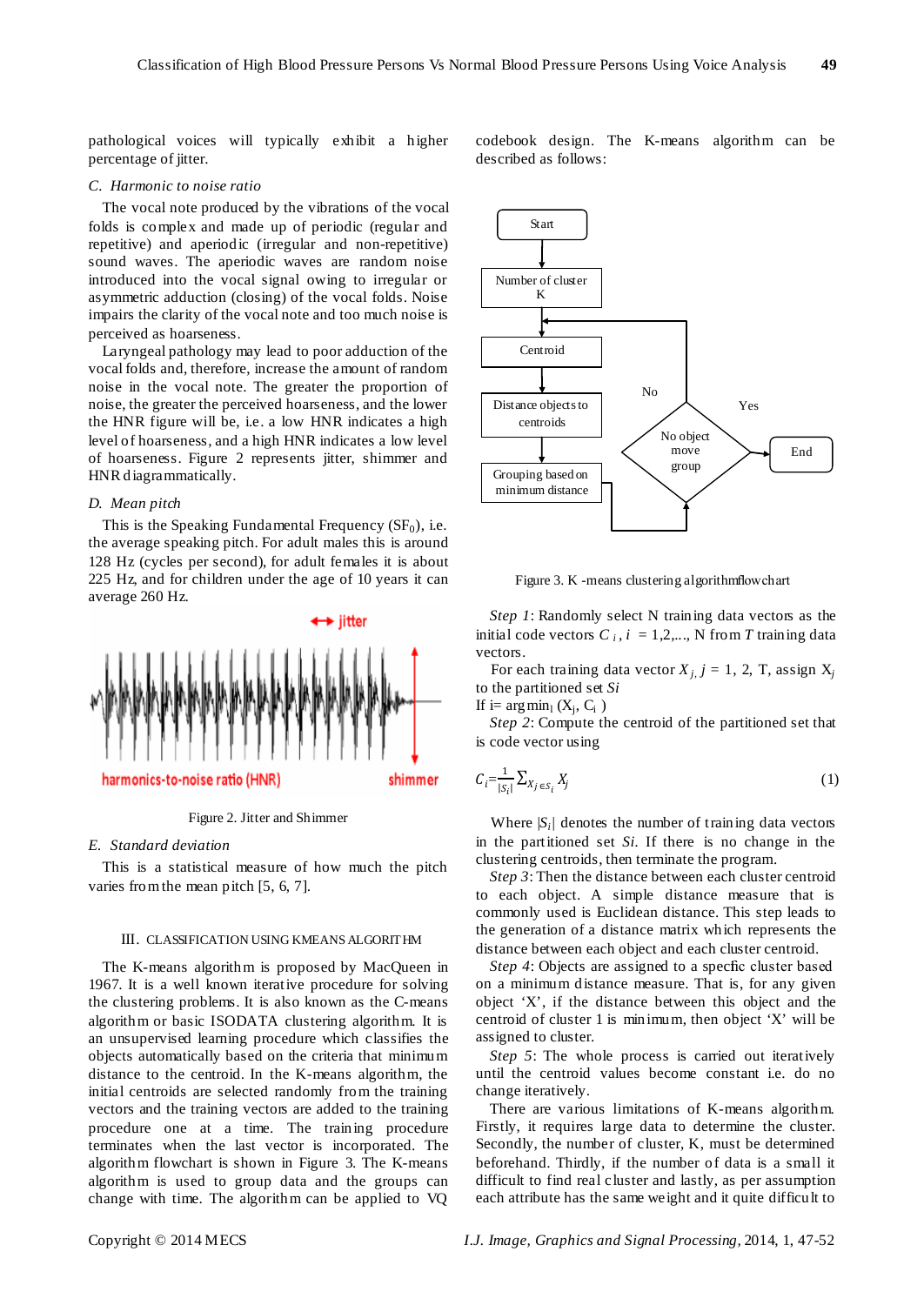knows which attribute contributes more to the grouping process. It is an algorithm to classify or to group objects based on attributes/features into K number of group. K is positive integer number. The grouping is done by minimizing the sum of squares of distances between data and the corresponding cluster centroid. The main aim of K-mean clustering is to classify the data. In practice, the number of iterations is generally much less than the number of points [11, 12].

#### IV. RESULTS AND DISCUSSION

The voice parameter values depend on blood pressure of a person. There is a large variation in the values of parameters between the healthy and high blood pressure persons. The probability density functions of the parameters are shown in Figure 4.



Figure 4. Probability densities of voice features. Blue lines represent probability density of voice features of high blood pressure persons and red lines for healthy persons.

The value of the parameters in case of high blood pressure spread over a wide range while in case of healthy persons it is over a narrow region. Figure 5A shows Jitter versus shimmer, 5B shows Standard deviation versus Shimmer, 5C shows Shimmer versus N/H and 5D shows Jitter versus Autocorrelation .Series 1 represents features of high blood pressure persons and series 2 represents features of normal persons. As it is shown in figures, there is a correlation between data of healthy people and data of high blood pressure persons. The clustering behavior of pathological speech signal is evident. It should be noted that we are showing only the feature space for two dominant features that may not reveal clearly the boundaries.

The standard deviation is more for the unhealthy group. The values of jitter are also high for the unhealthy as compare to healthy group. For healthy shimmer is less as compare to unhealthy group. Autocorrelation for healthy group is more as compare to unhealthy group. As a result N\H is high for unhealthy and H/N is high for healthy group.







(b)



(c)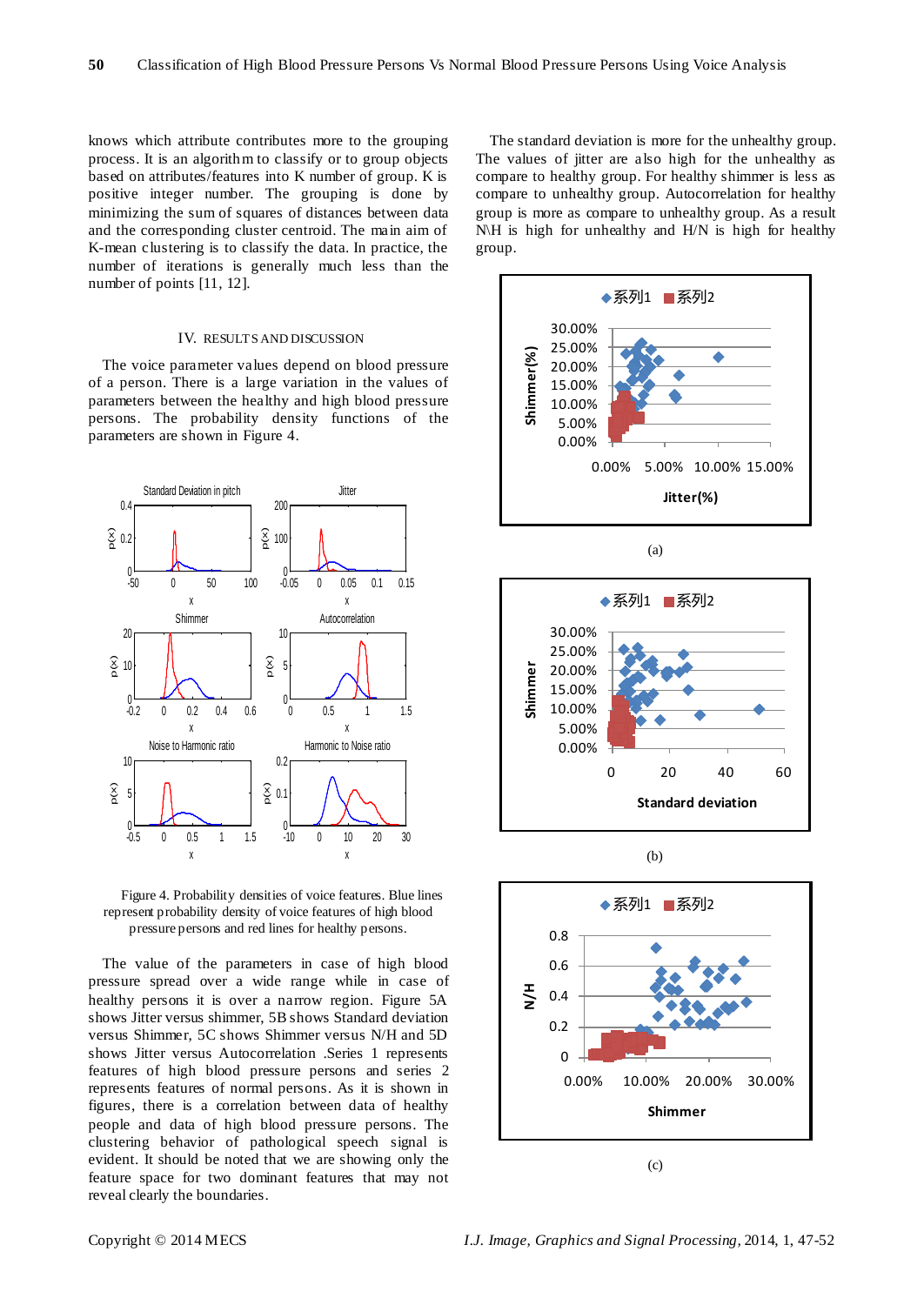

(d)

Figure 5. Plots of pairs of features (a) Demonstration of Jitter-shimmer (b) Demonstration of standard deviation –shimmer (c) Demonstration of Shimmer-N/H (d) Demonstration of Autocorrelation-Jitter.

The aim of applying classification algorithm is to automatically distinguish normal signals from high blood pressure signals by using discriminatory features derived from speech signal. The best set of features was formed for two group classification. We have made a feature vector of following parameters [standard deviation, jitter, shimmer, autocorrelation, noise to harmonic ratio, harmonic to noise ratio].Kmeans clustering technique is used for classifying normal and high blood pressure subjects.

In order to test the classifier performance, several measures namely, sensitivity (SE), specificity (SP), and the overall accuracy (AUC) are considered. These measures are calculated from the measures true positive (TP), true negative (TN), false positive (FP), and false negative (FN) are presented [13].

## Where

TP= True Positive, the classifier classified as pathology when pathological samples are present.

TN= True Negative, the classifier classified as normal when normal samples are present.

FN= False Negative, the classifier classified as normal when pathological samples are present.

FP= False Positive, the classifier classified as pathological when normal samples are present.

Sensitivity=
$$
\frac{\text{TP}}{\text{TP} + \text{FN}} * 100
$$
 (2)

$$
Specificity = \frac{TN}{TN + FP} * 100
$$
 (3)

Overall accuracy 
$$
=\frac{(TP + TN)}{(TP + TN + FP + FN)}
$$
 \* 100 (4)

The result that we have obtained in our research work is tabled as below. It can be observed that out of 39 normal signals 33 were correctly classified as normal and 6 were misclassified as pathological. Similarly, out of 33 pathological signals, 24 were correctly classified as pathological and 9 were misclassified as normal. It was observed that misclassified pathological signals were perceptually similar to normal and that they could be hardly classified as pathological by an untrained listener.

TABLE I. CONFUSION MATRIX TO SHOW THE CLASSIFIER **PERFORMANCE** 

|                |              | Event         |                        |
|----------------|--------------|---------------|------------------------|
|                | Present      | <b>Absent</b> | Efficiency=79%         |
| <b>Present</b> | $TP = 72.3%$ | $FP = 27.15%$ | Sensitivity= $80\%$    |
| <b>A</b> bsent | $FN=15.2%$   | $TN = 84.6%$  | Specificity= $78.51\%$ |

# V. CONCLUSION

Characterizing pathological voice using efficient acoustic analysis have been the focus of a number of research studies in past. Earlier research on acoustic analysis also used sustained vowel data. Sustained vowels are obtained in a controlled condition and they produce excellent normal/pathological classification. The research work presented in the paper successfully demonstrated the usefulness of some basic features in classifying normal and high blood pressure patients. Kmean classifier gives efficiency of 79% in classifying the two categories. High blood pressure persons have different values of acoustic parameters than the healthy one. These observations can be used further in various medical applications. Also, further research can be done to develop algorithm to diagnose B.P. using voice

#### **REFERENCES**

- [1] Abdelwadood Mesleh, Dmitriy Skopin, Sergey Baglikov, and Anas Quteishat. Heart rate feature extraction from vowel speech signal. Journal of Computer Science and Technology,pp 1243-1251 Nov. 2012.
- [2] Nivedita Deshpande, Dr. KavitaThakur, Prof. A.S.Zadgaonkar. Assesment of systolic and diastolic cycle duration from speech analysis in the state of anger and fear. ITCS, SIP, JSE-2012, CS & IT 04, pp. 137–141, 2012.
- [3] Dmitriy E. Skopin, Sergey U. Baglikov. Heartbeat feature extraction from vowel speech signal using 2d spectrum. 4th International Conference On Information Technology (ICIT 2009).<br>Beth Schucker, MA, Davi R. Jacobs, JR.,
- [4] Beth Schucker, MA, PHD .Assesment of Behavioural risk for coronary diseases by voic characteristics. Psychosomatic Medicine Vol. 39, No. 4 (July-August 1977).